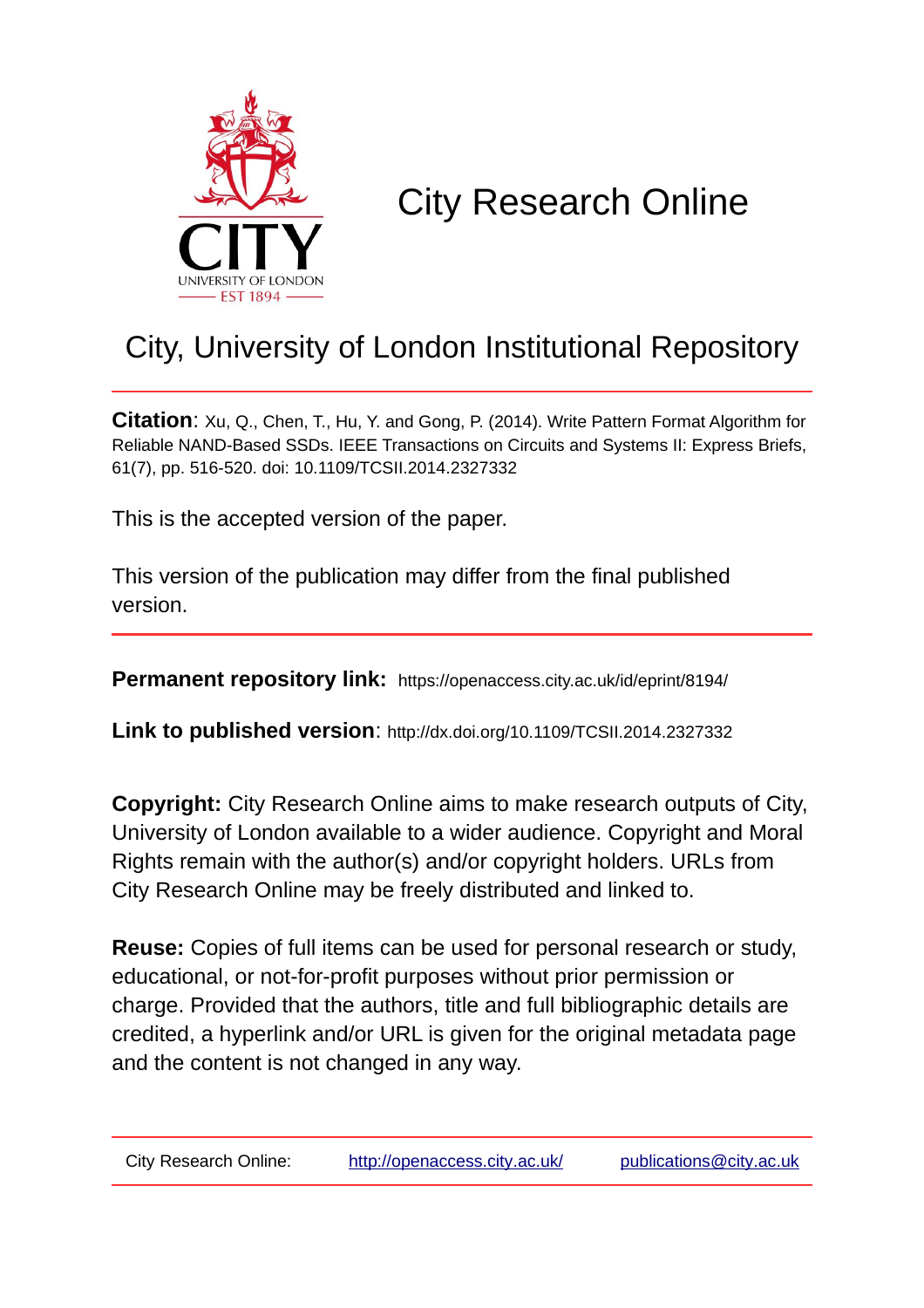# Write Pattern Format Algorithm (WPFA) for Reliable NAND-based SSDs

Quan Xu, Thomas M. Chen, *Senior Member, IEEE,* Yu-peng Hu, and Pu Gong

*Abstract*—This paper presents and evaluates a pre-coding algorithm to reduce power consumption and improve data retention in NAND-based solid-state drives (SSD). Compared to the stateof-the-art asymmetric coding and stripe elimination algorithm (SPEA), the proposed write pattern format algorithm (WPFA) achieves better data retention while consuming less power. The hardware for WPFA is simpler and requires less circuitry. The performance of WPFA is evaluated by both computer simulations and FPGA implementation.

*Index Terms*—Solid-state drive, reliability, NAND flash memory, power consumption.

#### I. INTRODUCTION

NAND flash memory is the most popular storage tech-<br>nology for solid state due nology for solid-state drives due to its non-volatility, lightweight package, and low-power consumption. Basically, each NAND flash cell consists of a floating gate transistor whose threshold voltage can be programmed by injecting certain amounts of charge into the floating gate [? ]. For multilevel cell (MLC) NAND flash, one memory cell generally stores more than one bit belonging to different pages that are sequentially programmed at different times. Considering two-bit/cell MLC as an example, the cell threshold voltages, denoted by  $V_{th}$ , are divided into four adjacent levels ( $L0 \leftrightarrow$ 11,  $L1 \leftrightarrow 01$ ,  $L2 \leftrightarrow 00$ ,  $L3 \leftrightarrow 10$ ) after the sequential programming.

Loss or gain of charge occurring on the floating gate over time will lead to bit flipping and consequently retention failures. Experimental measurements have suggested that bit flipping errors are not random but asymmetric; specifically, only " $0 \rightarrow 1$ " errors occur in the lower pages and " $1 \rightarrow 0$ " errors are dominant in the upper pages [? ]. Hence, in order to reduce the retention error rate, it is useful to distribute more 1's to lower pages while more 0's to upper pages, in other words, program most of the cells to states "11" and "01" and fewer cells to "10.

Besides retention reliability, another practical problem is the increasing power required for scaling to larger bit-line capacitances. In SSDs, more power is being consumed to charge or discharge the parasitic capacitance of the bit-lines (BLs). The average current consumed during programming is given by

$$
I_{pre} = C_{bl} \frac{\Delta V}{T_{pre}} n_{bl}
$$
 (1)

Yu-peng Hu is with the Hu Nan University, Changsha 410082, P.R. China. (e-mail: yphu@hnu.edu.cn)



Fig. 1: Example of SPEA

where  $n_{bl}$  the number of bit-lines charged in parallel;  $\Delta V$  is the change of bit-line voltage applied in a program operation;  $C_{bl}$  is the capacitance; and  $T_{pre}$  is pre-charging time [? ]. If the programming data contains too many column stripe patterns (CSPs), these bit-line capacitances will be charged and discharged frequently during the programming, increasing the current flow (and SSD power consumption) and possibly leading to malfunctions [? ].

Several approaches have been proposed to address the problems of data retention and power [????? ]. Among these, asymmetric coding and the stripe pattern elimination algorithm (SPEA) proposed by Tanakamaru et al. [? ] have been shown to perform well by processing data patterns. In the first step, asymmetric coding calculates the number of 1's in the input data which is then used to determine whether the bits within the unit are flipped or not. As a result, the distribution of 1's becomes asymmetric, and the number of cells at high *Vth* decreases. Secondly, SPEA calculates the difference between the numbers of 1's in even and odd columns of the original data. If the difference is higher than a threshold value, bits will be rearranged to eliminate the CSPs, which relieves the power problem.

Even though asymmetric coding and SPEA improve SSD performance considerably, their implementation is fairly complex especially when the code length of SPEA increases. Meanwhile, additional CSPs are introduced during the SPEA processing which could cause power problems as well. Consider the example shown in Fig. 1 where the threshold value, denoted as  $N_{TH}$ , is set to 4, and SPEA is applied since the calculated difference is higher than  $N_{TH}$ . After rearranging, long CSPs can be observed in both even and odd bits of the modified data. In this paper, our goal is an efficient solution

Quan Xu, Thomas M Chen, and Pu Gong are with the School of Engineering and Mathematical Sciences, City University London, EC1V 0HB, U.K. (e-mail: *{*Quan.Xu.1, Tom.Chen.1, Pu.Gong.1*}*@city.ac.uk)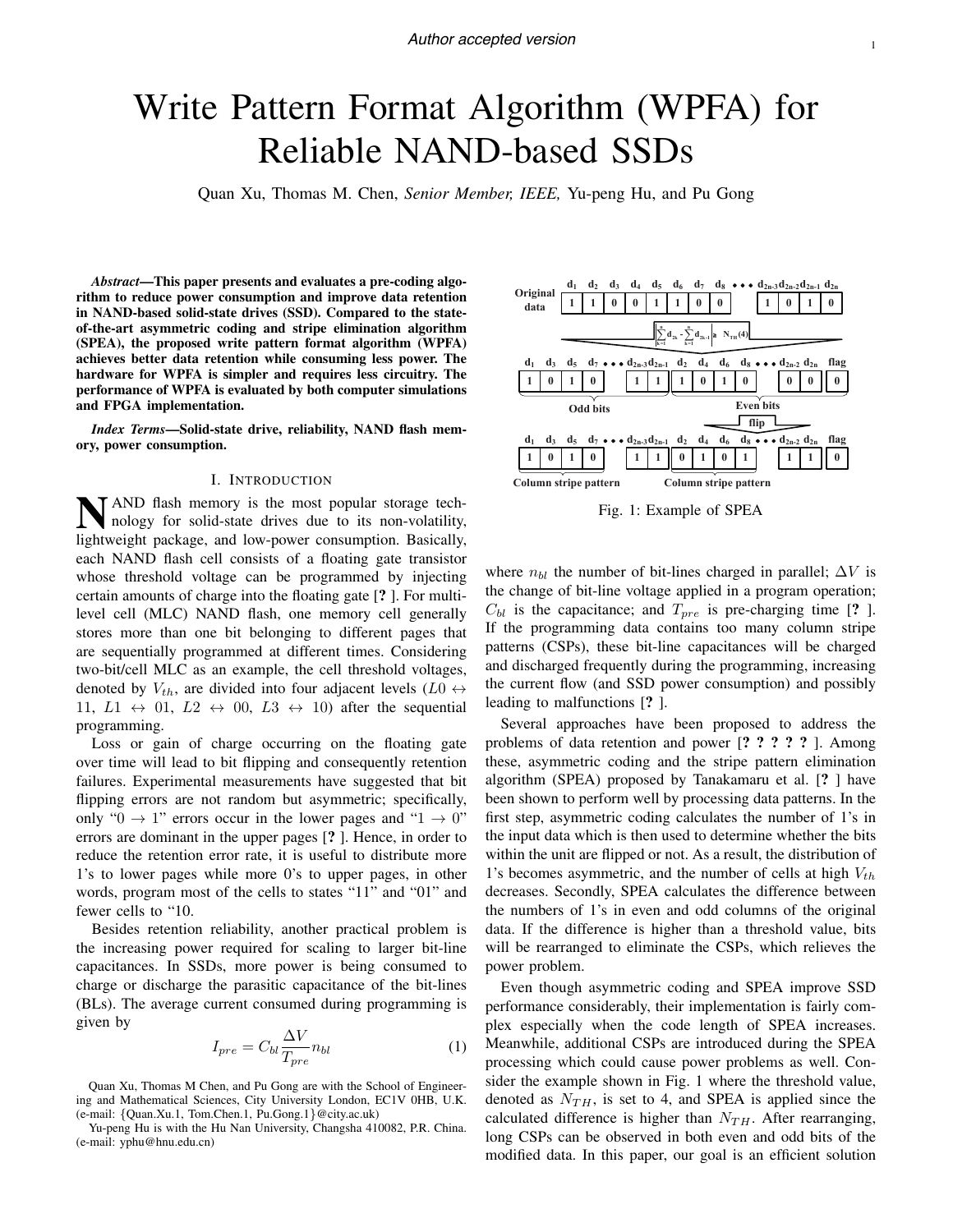

Fig. 2: Proposed WPFA

to the problems above with low complexity implementation. We first present a write pattern format algorithm (WPFA) that carries out asymmetric processing and stripe elimination simultaneously, which allows data patterns to be modified only once before being fed to an error correction coding (ECC) module. Here it should be noted that the advantages of the solution comes at the cost of a small loss of performance compared to asymmetric coding. WPFA will achieve an improvement over the original SPEA approach by avoiding the extra CSPs introduced in SPEA and reducing power consumption. The hardware circuitry for WPFA is shown to use fewer gates and registers, and improve system complexity and latency. Simulation and implementation results show a considerable reduction of both NAND cell overhead and FPGA resource utilization. The trade-offs between complexity and performance are analyzed quantitatively.

#### II. WRITE PATTERN FORMAT ALGORITHM

Fig. 2 illustrates an example of the proposed WPFA with lower page input data. The presented solution has two primary stages. The first stage modifies the program data to eliminate the column stripe patterns; the secon stage increases the number of 1's. Note that the length of data processing unit has been restricted to  $2^n$  with  $n = 2, 3, 4, 5, \ldots$  (although  $n = 2$  is not practical). Initially, all bits of the data unit are added together and the result is stored in an *n*-bit sum register. For example, in Fig. 2, the length of data unit is 4 bits and the width of the sum register is 2 bits. The flag in the figure is the most significant bit (MSB) of the sum register which indicates whether the majority of bits in the data unit are 0 or 1. WPFA eliminates CSPs in the following way. If the flag equals 0, the data unit is passed unmodified to the next processing stage, such as "data unit 1" in Fig. 2. If the flag equals 1, a column stripe sequence is added to the input data, and the modulo-2 result is taken as "first stage data", in other words, half of the input data will be flipped. In the example shown in Fig. 2, both "data unit 2" and "data unit 3" are half-flipped. As a result of the first stage, a column stripe pattern (data unit 2) has been eliminated.

To demonstrate the impossibility of extra CSPs, consider two specific data patterns: all-zeros and all-ones as shown in



Fig. 3: Analysis of two specific data patterns

Fig. 3. Only these two types of patterns are possible to cause extra CSPs if half-flipping operations are performed. Halfflipping will not be performed for these two types of input since the flag will be 0 in both cases (in the case of the allones data pattern, the MSB of the sum register will be 0 due to overflow). Without half flipping, these two types of input will not create extra CSPs.

Concerning data retention, the worst case occurs if all of the memory cells are programmed to the highest  $V_{th}$  level. To avoid that, randomized interleaving may be used, in which the probability of "10" and "00" is about 25% of the total data on the condition that the output data is completely random. In WPFA, retention reliability has been further improved by increasing "1"- and "0"-data of lower and upper pages, respectively. At the second stage, the flag (MSB of the sum register) continues to be used for determining whether the "first stage data" is flipped or not. If the flag equals 0, indicating that the majority in the input data pattern are zeros, all bits of the "first stage data" are flipped, such as the example of "data unit 1" in Fig. 2. On the other hand, if the flag equals 1, the "first stage data" will not be modified, as shown in the examples of "data unit 2" and "data unit 3". Consequently, the number of 1's in lower pages data increases. This part of WPFA is similar to asymmetric coding; however, in the corresponding circuit, as discussed in Section IV, the comparator and multiplexer have been replaced with only XOR gates, thus resulting in simpler circuitry. At the end of the algorithm, "second stage data" together with flag bits are used to form the output. For the data patterns processing of upper pages, the idea is the same except the goal is to decrease the number of 1's.

#### III. PERFORMANCE EVALUATION

This section presents simulation results of WPFA for comparison with randomized interleaving and Tanakamaru's asymmetric and SPEA approaches. In these simulations, the data unit length of WPFA is set to be the same as asymmetric coding for fair comparisons.

#### *A. Maximum Length of Column Stripe Patterns*

A figure of merit for energy savings is taken to be the maximum length of column stripe patterns after processing. Let *M* and *N* denote the code lengths of WPFA and SPEA, respectively. According to Fig. 2, the maximum length of CSPs for the proposed WPFA is  $M - 1$ , whereas that of SPEA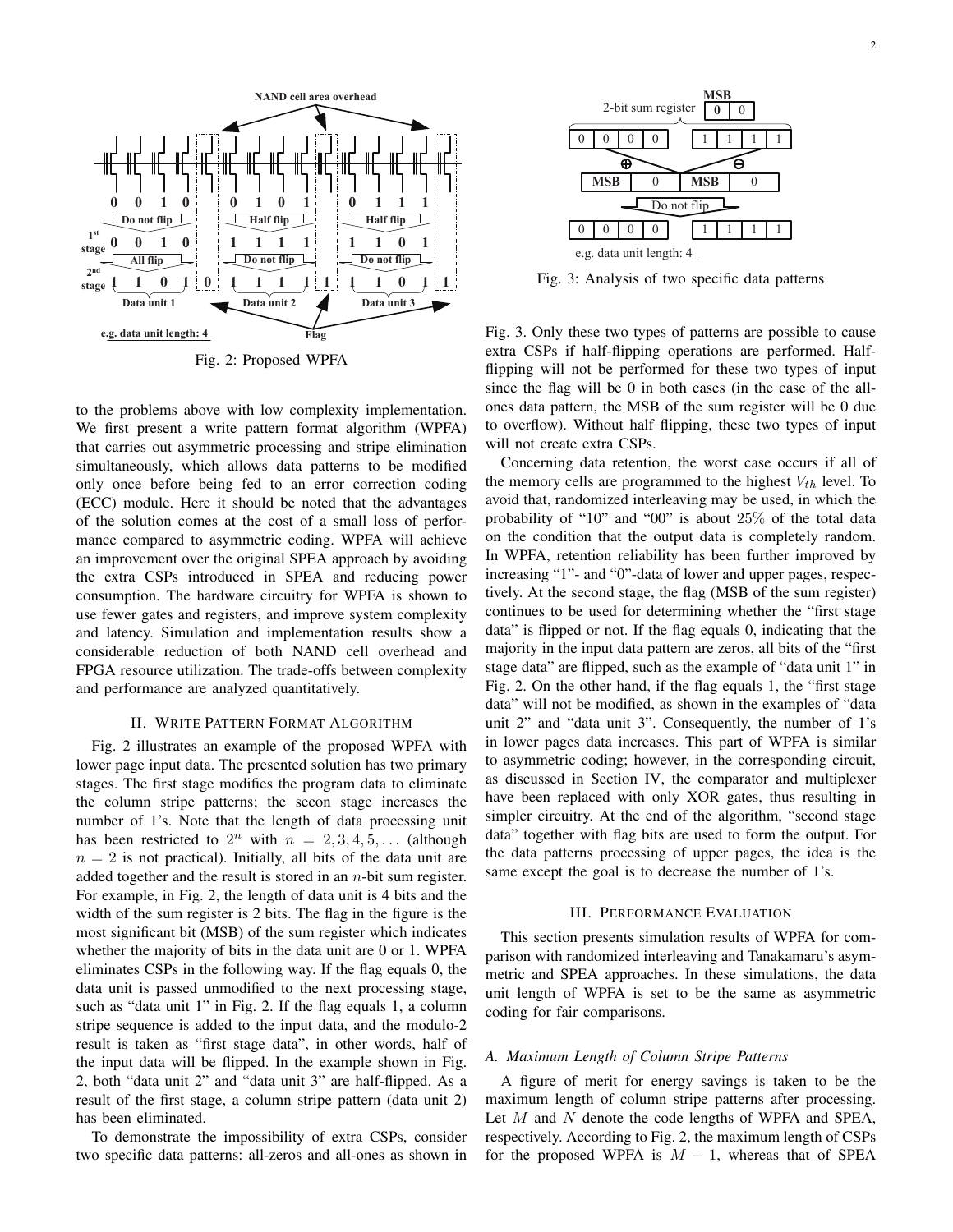is  $N/2 - N_{TH}$  (based on Fig. 1). Since  $N \gg M$  [? ], the maximum length of CSPs has been substantially reduced which suggests the memory system is better protected from potential damage by current spikes.

#### *B. Average Program Current*

Apart from the maximum length of stripe patterns, the average program current is another performance metric for energy saving. The bit-line capacitance of a NAND flash memory is composed of the inter bit-line capacitance  $C_{bl-bl}$  and other capacitances *Cothers* [? ]. In case that the program data of the memory cell connected to the  $n_{th}$  bit-line  $BL_n$  is 1,  $BL_n$ will be pre-charged to *Vcc*, and therefore the program data of memory cells connected to  $BL_{n-1}$  and  $BL_{n+1}$  determine whether the inter bit-line capacitance is charged or not. If both adjacent bit-lines,  $BL_{n-1}$  and  $BL_{n+1}$  are pre-charged to  $V_{cc}$ ,  $BL_n$  will only charge  $C_{others}$  because the effect of  $C_{bl-bl}$  will have been eliminated. If both adjacent bit-lines are not precharged,  $BL_n$  will charge  $C_{others}$  and two  $C_{bl-bl}$  because  $BL_{n-1}$  and  $BL_{n+1}$  are biased to  $V_{ss}$  (column stripe pattern). In the last possible case, one of the adjacent bit-lines is precharged to  $V_{cc}$ , in which case  $BL_n$  charges  $C_{others}$  and one  $C_{bl-bl}.$ 

Considering these three cases and assuming that charging the bit-lines is the dominant component of the program current, we can then calculate the average current per pageprogramming according to Eq. (1). To this end, we built a simulator based on 2 bits/cell MLC having the page length of 8 KB and 256 pages per block. The simulator uses the physical parameters of NAND flash memory presented by Fukuda et al. [? ] where  $C_{bl-bl}$  and  $C_{others}$  occupy 78% and 22% of the total bit-line capacitance, respectively. We assume  $1 \mu s$  charging time and consider three memory systems with random data input. SPEA and asymmetric coding are employed in the first system while WPFA is employed in the second one. The third system is used as a reference since it does not use power saving scheme and employs asymmetric coding only.

The average page-programming current is calculated when 16 blocks data are written to the memory systems. The reduced program current over the reference system as the bit-line capacitance increases is shown in Fig. 4. In this experiment, the data unit length is set to 8 and  $N_{TH}$  of SPEA is set to 6. It has been observed that in terms of energy consumption, the system employed with WPFA outperforms the system employed with SPEA whose codeword is larger than 257 bits. Since the large codeword is generally used in SPEA to reduce flag overhead, WPFA will typically be advantageous.

#### *C. Proportion of the Highest Vth State*

To theoretically analyze the proportion of NAND cells on the highest  $V_{th}$  state, it is necessary to derive the amount of 1's in lower pages (or 0's in upper pages) of programming data, which is calculated in the following way.

All possible input patterns are divided into two groups: A and B, by the MSB of the sum register, as shown in Fig. 5. For group A with MSB=0, the second stage of the algorithm



Fig. 4: Reduced program current over the system without power saving scheme

|                             | User data length: 2N bits |                                                                                                                            |                                    |                               |  |
|-----------------------------|---------------------------|----------------------------------------------------------------------------------------------------------------------------|------------------------------------|-------------------------------|--|
|                             | k: Number of<br>$4'1''$ s | Number of<br>patterns                                                                                                      | Number of "1" s<br>after precoding | Flag                          |  |
| Group<br>A:<br>All flip     | 0                         | $C_{2N}^0$                                                                                                                 | $2N-0$                             | "0"                           |  |
|                             |                           | $\mathbf{C}^1_{\text{2N}}$                                                                                                 | $2N-1$                             | $\overline{``}0\overline{''}$ |  |
|                             |                           |                                                                                                                            |                                    |                               |  |
|                             | $N-1$                     | $\bar{C^{N\text{-}1}_{\text{2N}}}$                                                                                         | $2N-(N-1)$                         | "0"                           |  |
|                             | 2N                        | $\overline{\text{C}}_{\text{2N}}^{\text{2N}}$                                                                              | $2N-2N$                            | $\sqrt[a]{\cdot}$             |  |
| Group<br>B:<br>Half<br>flip | N                         |                                                                                                                            |                                    | 4, 9                          |  |
|                             | $N+1$                     | $\begin{array}{l} \mathbf{C}^{\mathrm{N}}_{\mathrm{2N}} \\ \overline{\mathbf{C}^{\mathrm{N+1}}_{\mathrm{2N}}} \end{array}$ |                                    | 4'1''                         |  |
|                             |                           |                                                                                                                            |                                    |                               |  |
|                             | $2N-1$                    | $\overline{C_{2N-1}^{2N-1}}$                                                                                               |                                    | 4, 7                          |  |

Fig. 5: Data patterns before and after WPFA processing

is performed and the number of 1's (with flag bits) is given by

$$
N_1^A = \sum_{k=0}^{N-1} C_{2N}^k (2N - k)
$$
 (2)

where  $C_n^k$  is the binomial coefficient  $C_n^k = \frac{n!}{k!(n-k)!}$ . For group B with MSB=1, the first stage of the algorithm is performed and only half of the bits are flipped. It is not possible to exactly determine the number of 1's for each individual data pattern, which is the reason it is not shown in Fig. 5. Nonetheless, the total number of 1's after processing can still be calculated taking advantage of symmetry. If we think of the number of 1's related to flags, the total number of 1's in group B after WPFA processing is expressed as

$$
N_1^B = \sum_{k=N}^{2N-1} C_{2N}^k (2N) - \frac{1}{2} \sum_{k=N}^{2N-1} C_{2N}^k (k) + \sum_{k=N}^{2N-1} C_{2N}^k \tag{3}
$$

Since the total number of data patterns is  $2^{2N} \times (2N+1)$ , the probability of  $1$ 's  $(P_1)$  is calculated by dividing the number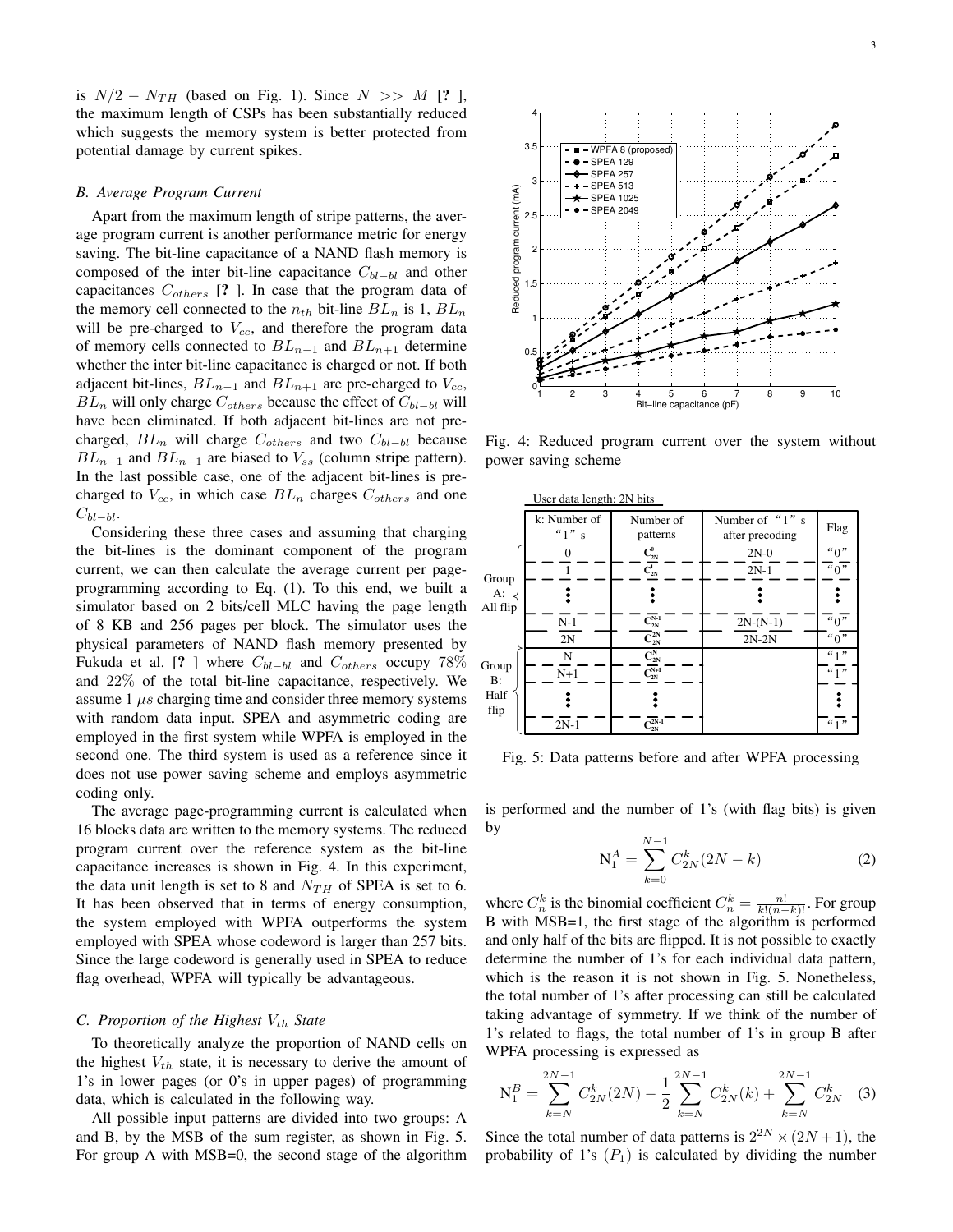

Fig. 6: Simulation results of probabilities of "1"s in Tanakamaru's and the proposed schemes

of 1's in all data patterns with flag bits by  $2^{2N} \times (2N + 1)$ , which is

$$
P_1 = \frac{N_1^A + N_1^B}{2^{2N} \times (2N+1)}
$$
  
= 
$$
\frac{\sum_{k=N}^{2N-1} C_{2N}^k (N+1) + \sum_{k=0}^{N-1} C_{2N}^k (2N-k)}{2^{2N} \times (2N+1)}
$$
 (4)

Note that for the flag bits, we could choose either 1 or 0 for the specific group; however, setting the flag bits of group B to be 1 can increase the probability of 1's of the output bit stream, and the condition is adverse for the upper pages.

In computer simulations, we measured the probability of 1's of lower pages data for both asymmetric and WPFA encoder, as illustrated in Fig. 6. When the length of input data is large enough, the simulated probability of 1's for WPFA is fairly close to its theoretical counterpart. Performance loss has been observed in the proposed design comparing to asymmetric coding because of the half-flip operations. At the unit length of  $2<sup>4</sup>$ , this loss is about  $5\%$  in the target of 1's probability. However, the performance gap between these two schemes gets smaller when the data unit length increases. In the design of SSD systems, if we set the data unit length to be  $2<sup>4</sup>$ , the WPFA will modify the data programmed to NAND so that at least 55% of the lower and upper pages are 1's and 0's, respectively. As a result, the highest  $V_{th}$  state, "10" occupies 20% of the total data, which has been reduced by 20% compared to randomized interleaving.

### *D. Overhead of NAND Cell Area*

Due to the fact that extra flag bits have to be used for SPEA while the proposed scheme shares only one flag bit for both realizations, Tanakamaru's design consumes more NAND cell area. Fig. 7 depicts the reduced overhead of the system employed with WPFA compared to three systems employed



Fig. 7: The reduced NAND cell area overhead to Tanakamaru's design



Fig. 8: Framework of coding mechanism in SSDs

with same asymmetric coding and different length of SPEA codeword. It is seen that the reduced overhead increases with data unit length and Tanakamaru's design consumes even more cell area when the codeword of SPEA gets shorter. For 256-bit data unit and 1025-bit SPEA codeword, the extra cell area of Tanakamaru's design has been reduced as much as 20%.

## IV. HARDWARE DESIGN AND IMPLEMENTATION **COMPLEXITY**

In this section, we consider the logic circuits for the proposed algorithm and propose several ways to reduce the hardware complexity. Generally, WPFA will be implemented together with the ECC module as part of the flash controller in FPGA. The overall framework of FPGA-based flash controller is shown in Fig. 8. Fig. 9 illustrates the circuit structure for the WPFA of 16-bit data unit. Before write patterns processing, the parallel 16-bit data and upper/lower-page select signal (U/L) are generated from information bit stream by the serial/parallel converter. The number of 1's in the data unit is then calculated with 16-bit adder circuit and the MSB of the 4-bit sum register is used as the judge signal for the subsequent computations. In the proposed circuit, comparators and multiplexers have been replaced with simple XOR gates to perform bit-flipping operations. The flag bit is created through a series of logic operations over MSB and U/L. For Tanakamaru's design, upper page and lower page asymmetric encoders are implemented with a separate circuit unit. These two encoders for WPFA are integrated in a single circuit which saves FPGA resources. Note that the U/L signal will